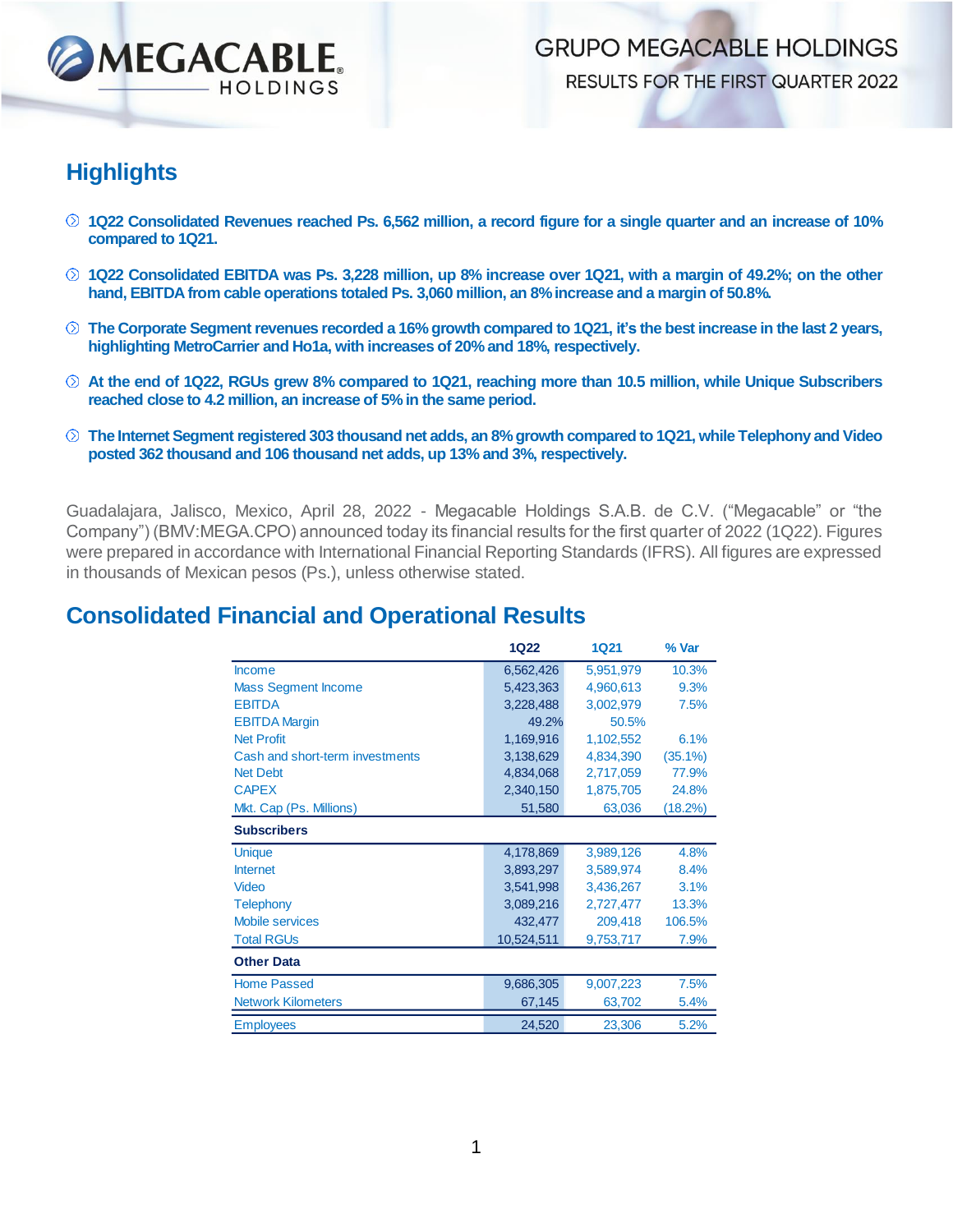

**RESULTS FOR THE FIRST QUARTER 2022** 

#### **General Remarks**

The Company maintained subscriber growth for the three mass segment services, while recording the highest revenue growth in the corporate segment since 2019. This resulted in a double-digit revenue growth with a Consolidated EBITDA margin above 49%, which remained the highest in the industry.

#### **Unique Subscribers and Revenue Generating Units (RGUs)**

At the end of the quarter, the Company recorded 4'178,869 unique subscribers, a 4.8% growth compared to 1Q21, equal to 190 thousand net adds. On the other hand, RGUs totaled more than 10.5 million, an increase of 7.9% compared to the same quarter of the previous year, driven by subscriber growth in the three mass segment services. Revenue generating units per unique subscriber maintained its upward trend to reach 2.52.





Note: Mobile services subscribers are not included in total RGUs.

### **Internet Subscribers**

At the end of 1Q22, the Internet segment reached 3'893,297 subscribers, an increase of 8.4%, equal to 303 thousand net adds compared to 1Q21. In this quarter, the Company registered 59 thousand new subscribers, an increase of 1.5% compared to 4Q21.

The infrastructure investments made in previous periods, aimed at increasing the Company's network capacity, allowed for a significant increase in Internet package speeds for all Megacable's subscribers during the quarter.

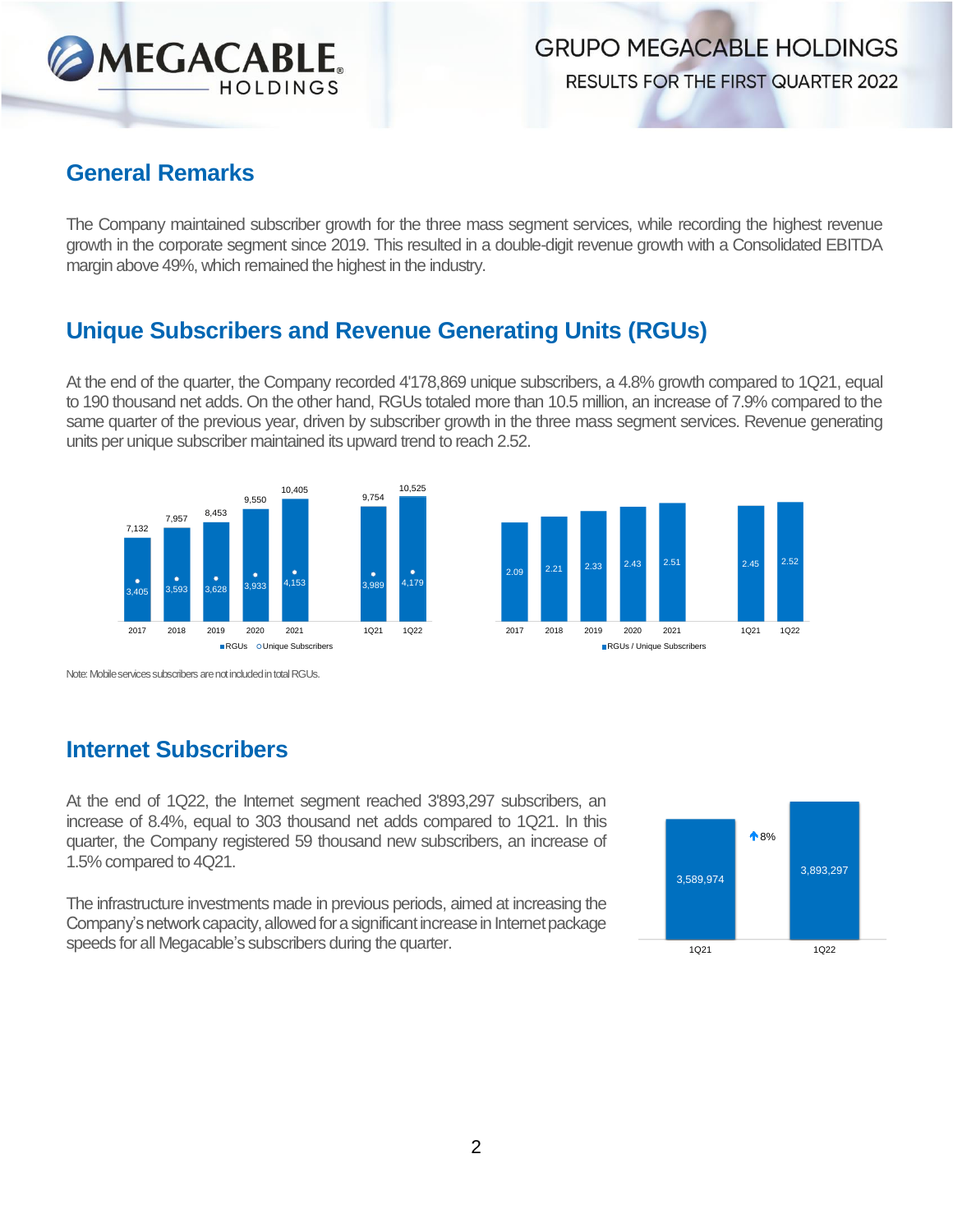**RESULTS FOR THE FIRST QUARTER 2022** 

#### **Video Subscribers**

The Video segment reached 3'541,998 subscribers at the end of 1Q22, an increase of 106 thousand net adds, equal to 3.1% over 1Q21. Video subscribers remained in the same levels as in 4Q21.

The Xview+ platform continues its positive trend and reached 2'556,237 set top boxes (STBs), an increase of 82.1% and more than 1.1 million net adds when compared to 1Q21. On a sequential basis, the Company recorded 155 thousand net adds. Digital subscribers accounted for 87% of the Company's subscriber base through more than 5 million STBs.

#### **Telephony Subscribers**

The Telephony segment closed the quarter with 3'089,216 subscribers, 362 thousand net adds compared to 1Q21, an increase of 13.3%. During the quarter, the Company posted 58 thousand new subscribers, an increase of 1.9% compared to 4Q21. The growth of this service has been driven mainly by Company's package offer.

#### **Mobile Services Subscribers**

At the end of the quarter, the Company reached 432 thousand subscribers in the Mobile Services segment, which represented 4 thousand net adds compared to 4Q21. In this period, a change in the subscribers recognition policy for this segment was made; if the previous methodology had been used, 74 thousand net adds would have been recognized in 1Q22.

### **Churn Rate**

The chum rates for the three mass segment services remained practically at the same levels as in the previous quarter, in the annual comparison, it registered a slight increase. Nevertheless, it's relevant to highlight that churn rates remained below pre-pandemic levels, supporting the Company's subscriber growth.

|                 | 1Q22 | 4Q21 | 1Q21 | 4Q19 |
|-----------------|------|------|------|------|
| <b>Internet</b> | 2.1% | 2.0% | 1.7% | 2.3% |
| Video           | 2.3% | 2.2% | 1.9% | 2.4% |
| Telephony       | 2.5% | 2.4% | 2.2% | 3.1% |







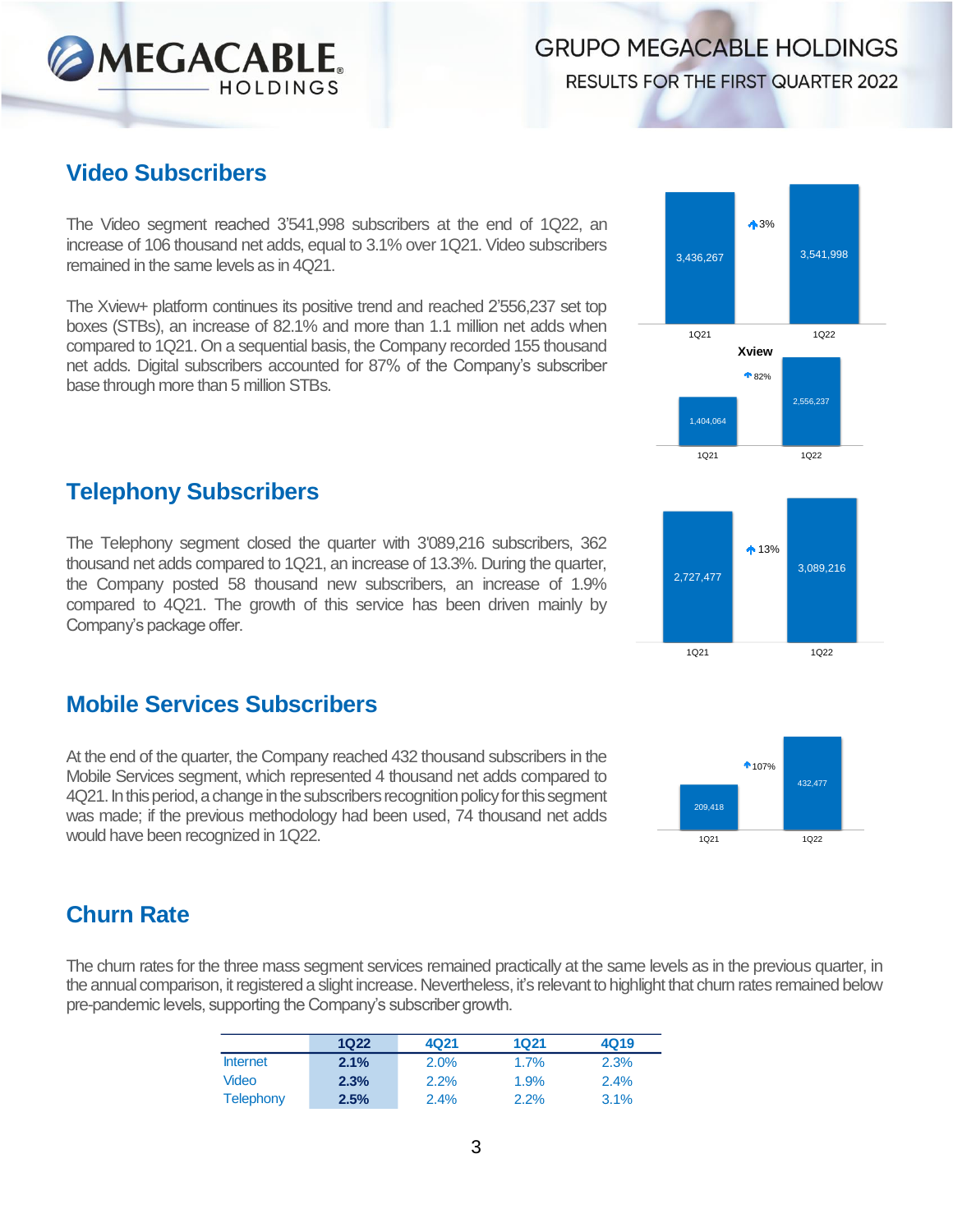

#### **Revenues**

1Q22 total revenues reached Ps. 6,562 million, representing a record high for a single quarter and an increase of 10.3% compared to 1Q21. Revenues for the Mass Services segment increased 9.3%, driven by a higher number of subscribers and additional service revenues. During the period, Corporate segment revenues maintained their double-digit growth trend, increasing 15% compared to 1Q21.

|                          | <b>1Q22</b> | <b>1Q21</b> | %Var   |
|--------------------------|-------------|-------------|--------|
| <b>Internet</b>          | 2.191.023   | 1,983,195   | 10%    |
| Video                    | 2,430,510   | 2.349.492   | 3%     |
| <b>Telephony</b>         | 654.343     | 552.235     | 18%    |
| <b>Mobile Service</b>    | 134.337     | 60.058      | 124%   |
| <b>Others</b>            | 13,150      | 15,633      | $-16%$ |
| <b>Total Mass Market</b> | 5,423,363   | 4,960,613   | 9%     |
| Corporate                | 1,139,063   | 991,365     | 15%    |
| <b>Total</b>             | 6.562.426   | 5.951.979   | 10%    |

#### **ARPU**

ARPU per unique subscriber attained Ps. 422.4, growing 2.7% compared to the first quarter of 2021. The last, due to the focus on the marketing of triple play packages, rate increases and the contribution of additional services such as Xview platforms, while in the sequential comparison it practically remained flat. Regarding ARPUs by service, increases were recorded in the Internet and Telephony services when compared to 4Q21 and 1Q21, while Video remained practically unchanged. The ARPU of mobile services presented a significant increase derived from the change in the policy before mentioned.

|                        | 1Q22  | 1Q21  | % Var | 4Q21  | % Var |
|------------------------|-------|-------|-------|-------|-------|
| <b>ARPU (1) (Ps.)</b>  |       |       |       |       |       |
| Unique subscriber (2)  | 422.4 | 411.4 | 3%    | 422.6 | $0\%$ |
| <b>Internet</b>        | 188.4 | 185.5 | 2%    | 187.6 | 0%    |
| Video                  | 229.0 | 228.5 | 0%    | 231.7 | $-1%$ |
| <b>Telephony</b>       | 71.1  | 68.3  | 4%    | 69.9  | 2%    |
| <b>Mobile Services</b> | 108.6 | 100.0 | 9%    | 89.4  | 22%   |

Note:

(1) ARPU, or average revenue per unit for each segment, is the result of calculating total revenue for the corresponding segment during the period, divided by the average number of subscribers for the corresponding period.

(2) Beginning this quarter, Mobile Services revenue is not included in the ARPU per unique subscriber calculation.

## **Corporate Telecom Segment Revenues**

Corporate Telecom segment revenues grew 16.4% compared to the first quarter of 2021. This performance was supported by growth of 20.1% growth in MetroCarrier, driven by higher revenues in connectivity services, and 18.2% in Ho1a, reflecting a more dynamic corporate segment. Additionally, MCM maintained its positive trend and recorded its best growth in the last year and a half. The participation of this segment in the Company's total revenues was 16.2%, compared to 15.3% in 1Q21.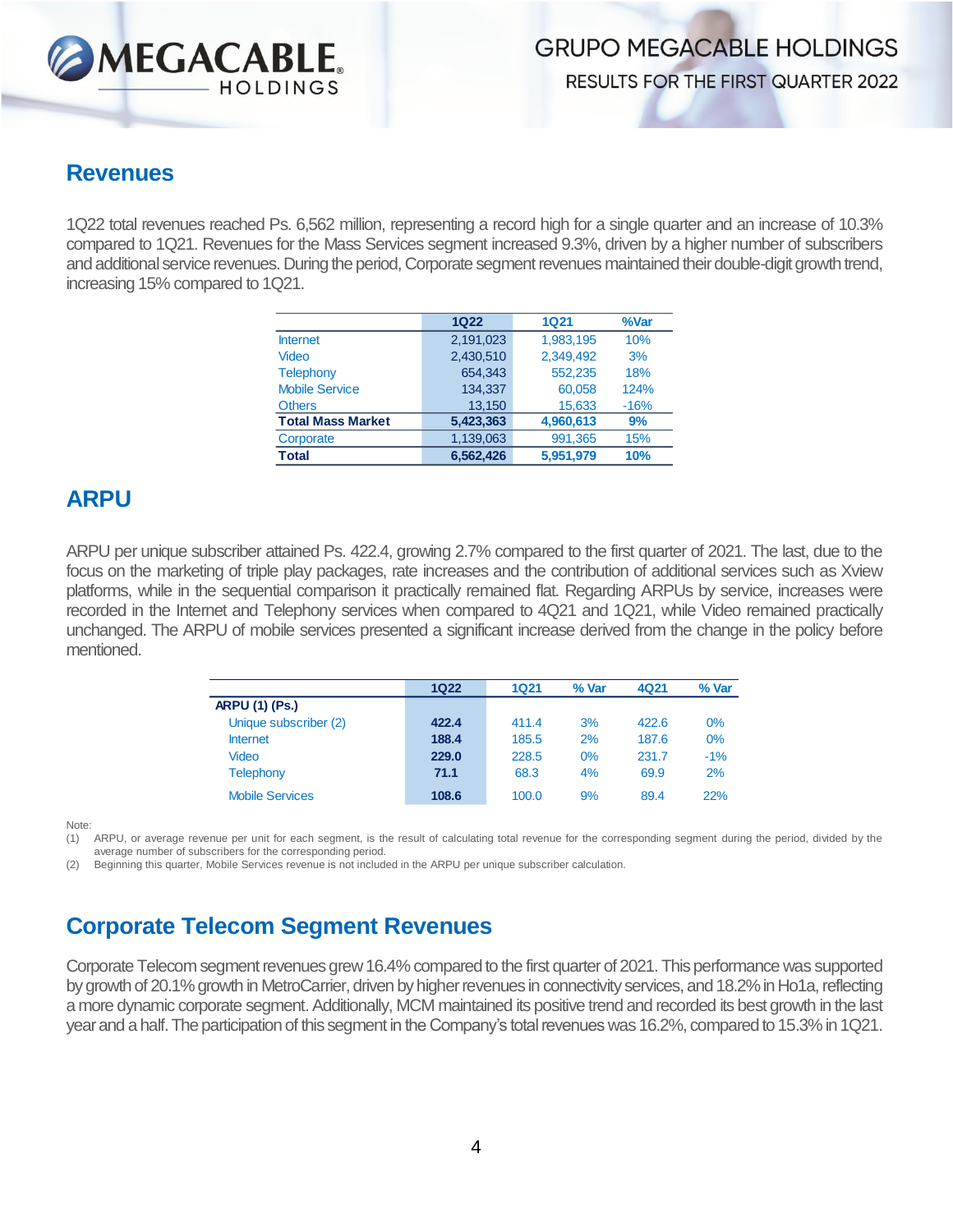

RESULTS FOR THE FIRST QUARTER 2022

|                          | 1Q22      | 1Q21    | %Var  |
|--------------------------|-----------|---------|-------|
| <b>Metrocarrier</b>      | 598.692   | 498.316 | 20%   |
| HO <sub>1</sub> A        | 185.177   | 156.612 | 18%   |
| <b>MCM</b>               | 276.296   | 255,649 | 8%    |
| <b>Corporate Telecom</b> | 1,060,165 | 910.578 | 16%   |
| <b>PCTV</b>              | 78.898    | 80,788  | $-2%$ |
| Total                    | 1,139,063 | 991,365 | 15%   |

#### **Cost & Expenses**

During the quarter, cost of services increased 12.0% compared to the first quarter of 2021, mainly due to the larger operations in ho1a in the Corporate market and in the mobile services business in the Mass market. On the other hand, operating expenses increased 14.2%, primarily due to the growth of mass segment operations per the new territories.

#### **EBITDA**

1Q22 Consolidated EBITDA was Ps. 3,228 million, an increase of 7.5% compared to the same period of the previous year, with a consolidated margin of 49.2%. Likewise, adjusted EBITDA from Cable operations maintained its upward trend, reaching Ps. 3,060 million, 7.9% higher compared to 1Q21, with a margin of 50.8%.

| 1Q22          | <b>1Q21</b>   |     |
|---------------|---------------|-----|
| 1,788,769     | 1,741,040     | 3%  |
| 1,439,719     | 1,261,939     | 14% |
| 3,228,488     | 3,002,979     | 8%  |
| 49.2%         | 50.5%         |     |
|               |               |     |
| \$<br>168,478 | \$<br>166,044 | 1%  |
| 3,060,010     | 2,836,935     | 8%  |
| 50.8%         | 52.0%         | 0%  |
|               |               |     |

Notes:

(1) Consolidated EBITDA is calculated by adding to the net income/loss the following: depreciation and amortization, net comprehensive financing result, non-recurring expenses (income), total income tax, employee profit sharing, interests in affiliated and associated companies, and non-controlling interest.<br>(2) Adjusted EBITDA for the Cable operations is calculated by subtracting MCM, PCTV and Ho1a EBITDA from

### **Net Comprehensive Financing Result**

During the quarter, the Company recorded a net financing expense of Ps. 88.0 million, mainly comprised of net interest expense of Ps. 133.3 million, and a foreign exchange gain of Ps. 45.3 million.

|                                           | 1Q22     | 1Q21       |
|-------------------------------------------|----------|------------|
| Net Exchange Profit                       | 45,269   | 75         |
| Interest Income                           | 44,008   | 41.680     |
| <b>Interest Expense</b>                   | 177.315  | 238,657    |
| <b>Net Comprehensive Financial Result</b> | (88,038) | (196, 903) |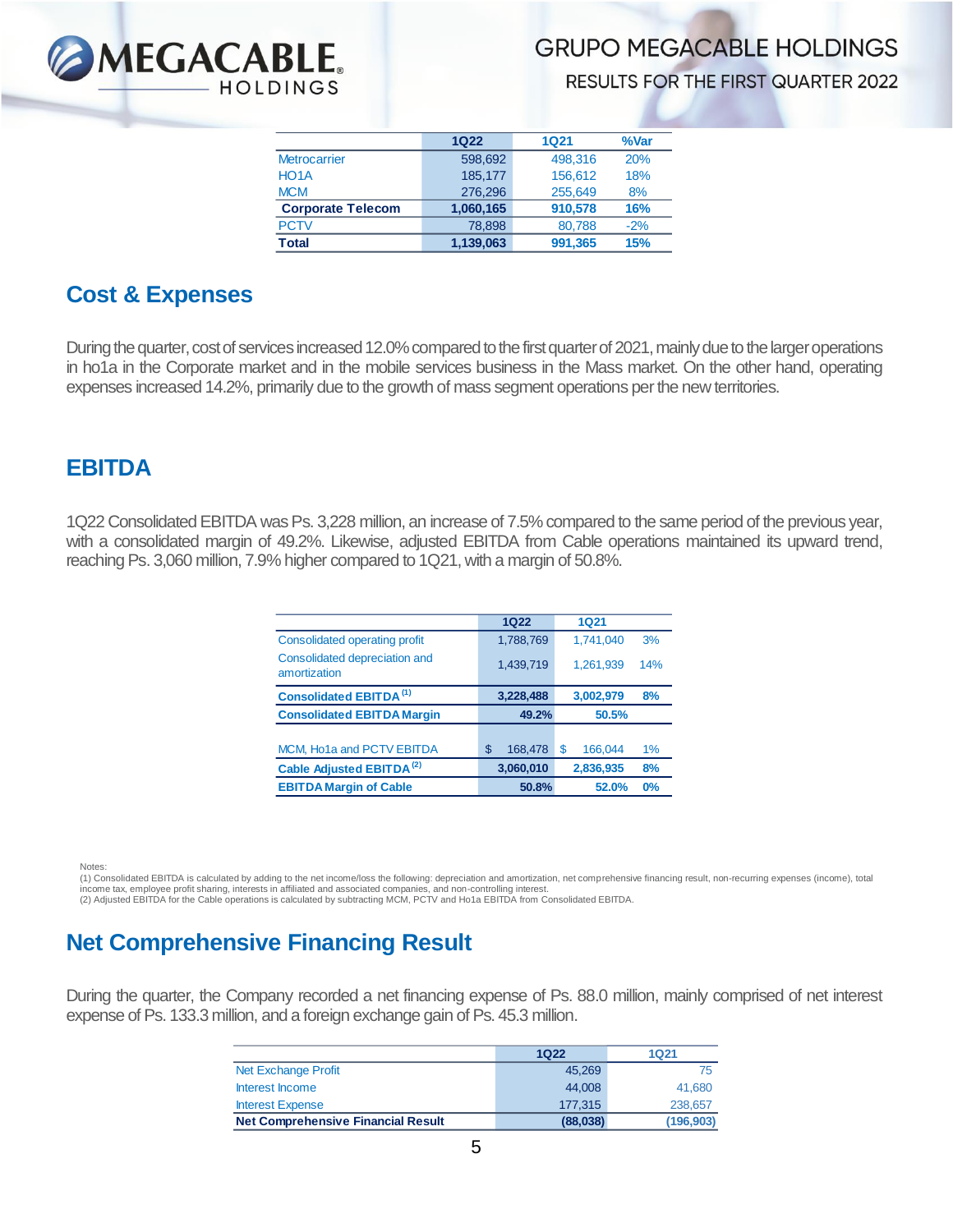

**RESULTS FOR THE FIRST QUARTER 2022** 

#### **Net Income**

Net Income for the quarter closed at Ps. 1,170 million, an increase of 6.1% compared to 1Q21. This performance fell short EBITDA's growth due to the higher depreciation from investments, which was partially offset by a favorable comparison in the net comprehensive financial result.

#### **Net Debt**

Megacable ended the quarter with a Net Debt of Ps. 4,834 million, which represents a higher leverage level when compared to 1Q21 and 4Q21, reflecting a lower cash balance, mainly due to the payments to suppliers. The Company is working on the refinancing strategy for short-term maturities.

|                                           | <b>1Q22</b> | 1Q21      |           |
|-------------------------------------------|-------------|-----------|-----------|
| <b>Short Term Debt</b>                    | 4,268,774   | 972,382   | 4,560,470 |
| One year maturity of long-term bank loans | 4,184,480   | 866,389   | 4,448,789 |
| Short-term leases                         | 84,295      | 105,993   | 111,681   |
| <b>Long-Term Debt</b>                     | 3,703,923   | 6,579,068 | 3,812,533 |
| <b>Bank Loans</b>                         | 3,456,703   | 6,357,507 | 3,458,069 |
| Long-tem leases                           | 247,220     | 221,561   | 354.464   |
| <b>Total Debt</b>                         | 7,972,697   | 7,551,450 | 8,373,002 |
| <b>Cash and Short-Term Investments</b>    | 3,138,629   | 4,834,390 | 3,703,435 |
| <b>Net Debt</b>                           | 4,834,068   | 2,717,059 | 4,669,568 |

## **CAPEX**

Megacable invested Ps. 2,340 million during 1Q22, which represents 35.7% of the Company's revenues for the quarter. During this period, the Company continued to focus on the execution of its network evolution project and the entry into new markets. These investments will contribute to subscribers and revenues growth in the coming periods.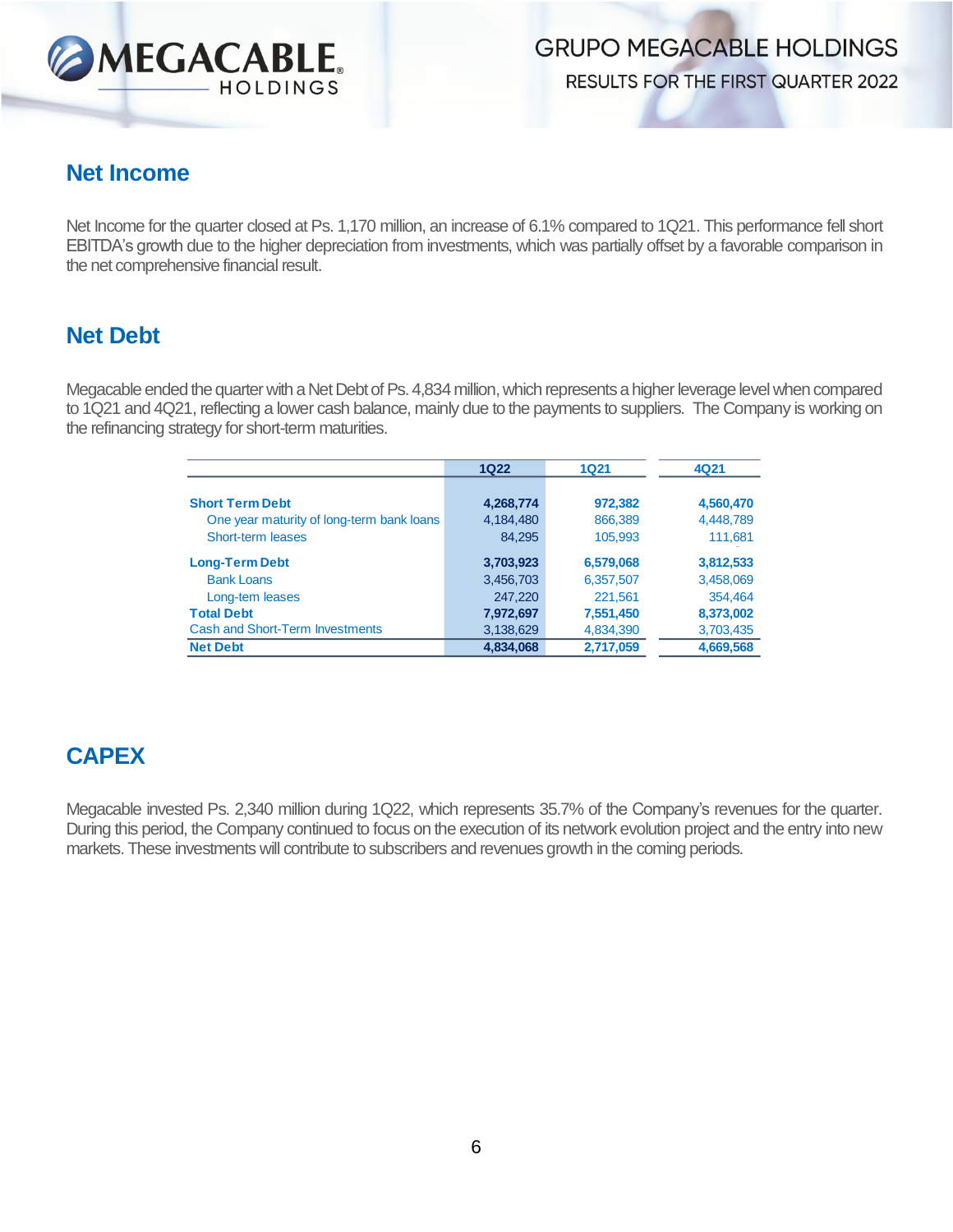

**RESULTS FOR THE FIRST QUARTER 2022** 

#### **Stock Information**

| <b>Ticker MEGACPO</b>                 | <b>CPOs</b> | "A" Series  |
|---------------------------------------|-------------|-------------|
| <b>Total Shares (thousands)</b>       | 853,789     | 1,721,356   |
| <b>Shares in treasury (thousands)</b> | 3,202       | 6,403       |
| 2 "A" Series Shares =                 |             | 1 CPO       |
| <b>Mkt. Cap (In Ps. millions)</b>     |             | 51.580<br>S |
| <b>Closing price (Ps) *</b>           |             | 59.93<br>S  |
| <b>Free float</b>                     |             | 51%         |
| <b>As of March 31, 2022</b>           |             |             |
| * Source: Infosel                     |             |             |

### **1Q22 Earnings Conference Call**

Megacable will hold its 1Q22 Earnings Conference Call on Friday, April 29, 2022 at 10:00 am (Mexico City Time) / 11:00 am (New York Time). To access the call, please dial: From within the U.S. 1-877-451-6152 From outside the U.S. 1-201-389-0879 Webcast: https://viavid.webcasts.com/starthere.jsp?ei=1543915&tp\_key=a09467e0c3

#### **Investor Relations:**

Alan Esaú Gallegos López IR Manager Phone: + (5233) 3750 0042 ext. 61091 investor.relations@megacable.com.mx

#### **Disclaimer**

This press release contains forward-looking statements regarding the Company's results and future prospects, which are subject to risk and uncertainty. Therefore, these results and statements may differ due to various factors. Moreover, figures in this report may vary due to rounding.

For more information, please visit: https://inversionistas.megacable.com.mx/en/index.php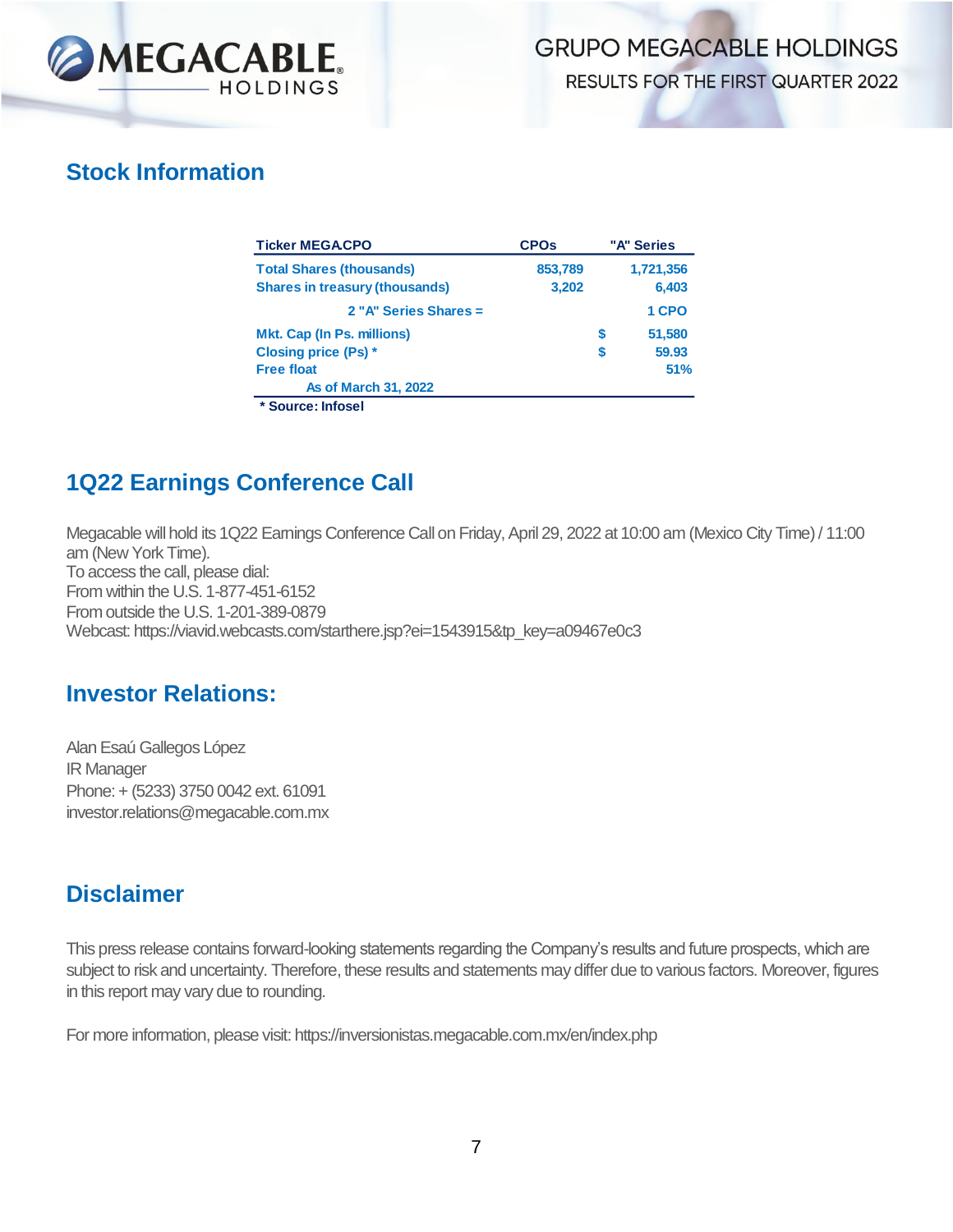

RESULTS FOR THE FIRST QUARTER 2022

#### **Megacable Holdings, S.A.B. de C.V.**

Statement of Financial Position As of March 31, 2022 and 2021

|                                                                   | 2022                 | 2021                |
|-------------------------------------------------------------------|----------------------|---------------------|
| <b>ASSETS</b>                                                     |                      |                     |
|                                                                   |                      |                     |
| <b>CURRENT ASSETS</b>                                             |                      |                     |
| Cash and short-term investments                                   | 3,138,629            | 4,834,390           |
| Accounts receivable from customers and advances to suppliers, net | 3,202,309            | 3,604,244           |
| Recoverable taxes<br><b>Inventories</b>                           | 1,277,754<br>494,113 | 745,562<br>400,531  |
|                                                                   |                      |                     |
| <b>Total Current Assets</b>                                       | 8,112,805            | 9,584,728           |
| <b>NON-CURRENT ASSETS</b>                                         |                      |                     |
| Property, systems and equipment, net                              | 40,141,409           | 33,965,024          |
| Goodwill, net                                                     | 4,378,397            | 4,378,397           |
| Intabile assets by right-of-use assets                            | 280,410              | 293,926             |
| <b>Other assets</b>                                               | 453,778              | 1,182,836           |
| Affiliated and associated companies                               | 1,007,884            | 929,406             |
| <b>Total Assets</b>                                               | 54,374,683           | 50,334,317          |
| <b>LIABILITIES AND STOCKHOLDERS' EQUITY</b>                       |                      |                     |
| <b>CURRENT LIABILITIES</b>                                        |                      |                     |
|                                                                   |                      |                     |
| One year maturity of long-term liabilities<br><b>Suppliers</b>    | 4,184,480            | 866,389             |
| Short-term affiliated and associated companies                    | 4,708,162<br>122,874 | 3,141,505<br>13,196 |
| Accounts payable and accrued expenses payable                     | 1,290,840            | 1,802,105           |
| Short-term leases payable                                         | 84,295               | 105,993             |
| <b>Total Current Liabilities</b>                                  |                      |                     |
|                                                                   | 10,390,651           | 5,929,187           |
| <b>LONG TERM LIABILITIES</b>                                      |                      |                     |
| <b>Bank loans</b>                                                 | 3,456,703            | 6,357,507           |
| Labor obligations                                                 | 240,755              | 216,661             |
| Deferred taxes                                                    | 2,536,134            | 1,859,701           |
| Affiliated and associated companies                               | 612,514              | 729,085             |
| <b>Accrued Income</b>                                             | 658,910              |                     |
| Long-term leases payable                                          | 247,220              | 221,561             |
| <b>Total Long-Term Liabilities</b>                                | 7,752,236            | 9,384,515           |
| <b>Total Liabilities</b>                                          | 18,142,888           | 15,313,701          |
| <b>STOCKHOLDERS' EQUITY</b>                                       |                      |                     |
| <b>Capital Stock</b>                                              | 910.244              | 910,244             |
| Net Premium on the placement of shares                            | 2,117,560            | 2,117,560           |
| <b>Retained Earnings</b>                                          | 31, 195, 835         | 30,074,249          |
| <b>Minority Interest</b>                                          | 1,514,348            | 1,424,754           |
| <b>Legal Reserve</b>                                              | 493,808              | 493,808             |
| <b>Total Stockholders' Equity</b>                                 | 36,231,795           | 35,020,615          |
|                                                                   |                      |                     |
| <b>Total Liabilities &amp; Stockholders' Equity</b>               | 54,374,683           | 50,334,317          |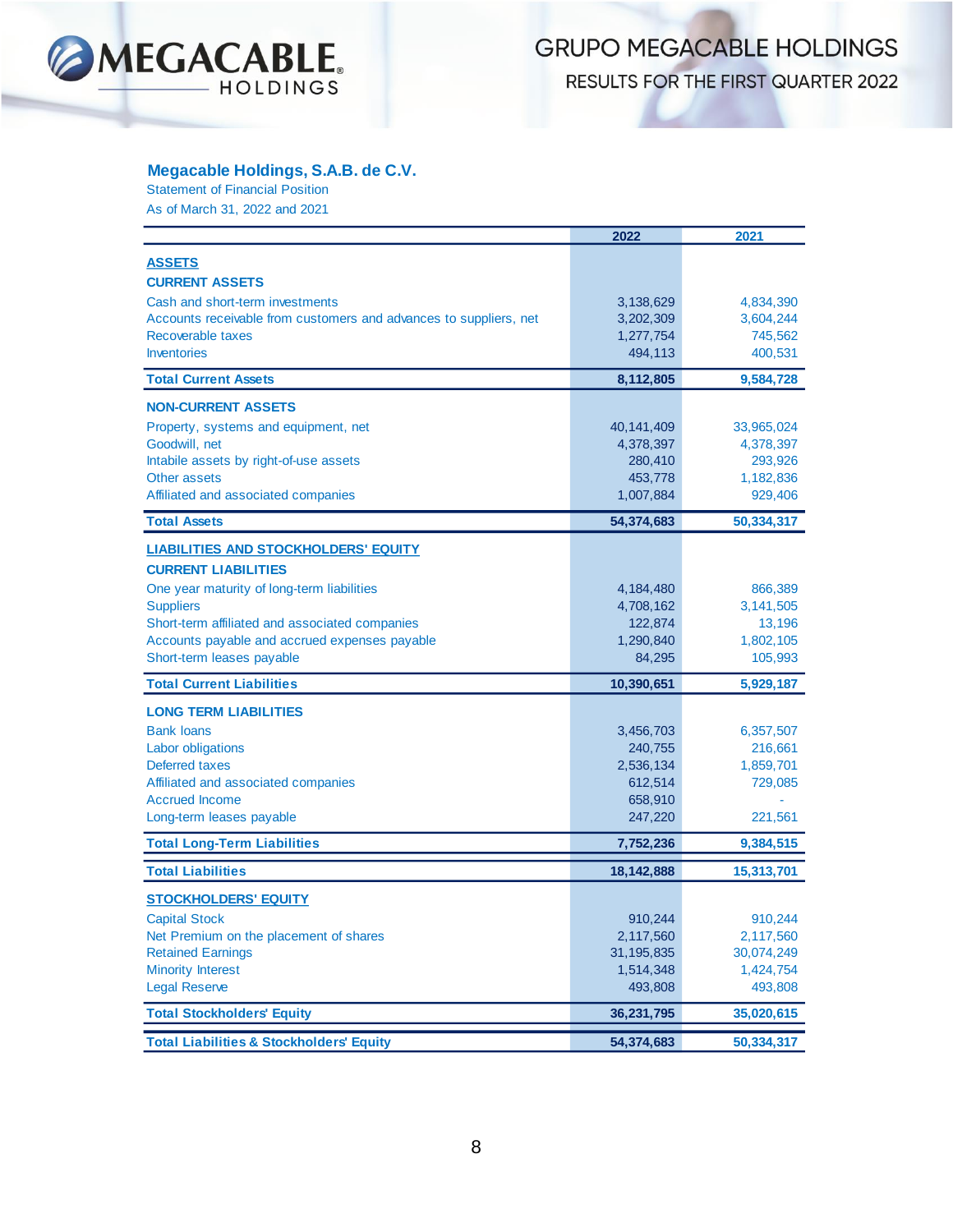

RESULTS FOR THE FIRST QUARTER 2022

#### **Megacable Holdings, S.A.B. de C.V.**

Income Statement

First Quarter 2022 and 2021

|                                                                     | <b>1Q22</b>                  |    | <b>1Q21</b>            | % Var              |
|---------------------------------------------------------------------|------------------------------|----|------------------------|--------------------|
| <b>Income</b><br><b>Cost of Services</b>                            | \$<br>6,562,426<br>1,706,801 | \$ | 5,951,979<br>1,524,504 | 10%<br>12%         |
| <b>Gross Profit</b>                                                 | \$<br>4,855,625              | \$ | 4,427,475              | 10%                |
| <b>Operating and General Expenses</b>                               | 1,627,137                    |    | 1,424,496              | 14%                |
| <b>EBITDA</b>                                                       | \$<br>3,228,488              | \$ | 3,002,979              | 8%                 |
| Depreciation and amortization                                       | 1,439,719                    |    | 1,261,939              | 14%                |
| <b>Operating Profit</b>                                             | \$<br>1,788,769              | \$ | 1,741,040              | 3%                 |
| Other income (expenses), net<br>Comprehensive Financing Income, Net | 24,164<br>88,038             |    | 11,952<br>196,903      | <b>NA</b><br>(55%) |
| <b>Income Before Income Tax and Minority</b><br><b>Interest</b>     | \$<br>1,676,567              | \$ | 1,556,089              | 8%                 |
| <b>Income Tax</b>                                                   | 452,673                      |    | 421,708                | 7%                 |
| <b>Net Profit</b>                                                   | \$<br>1,223,894              | \$ | 1,134,381              | 8%                 |
| Net income attribute to:                                            |                              |    |                        |                    |
| Non-Controlling interest                                            | 53,978                       |    | 31,830                 | 70%                |
| <b>Controlling interest</b>                                         | 1,169,916                    |    | 1,102,552              | 6%                 |
|                                                                     | \$<br>1,223,894              | S  | 1,134,381              | 8%                 |